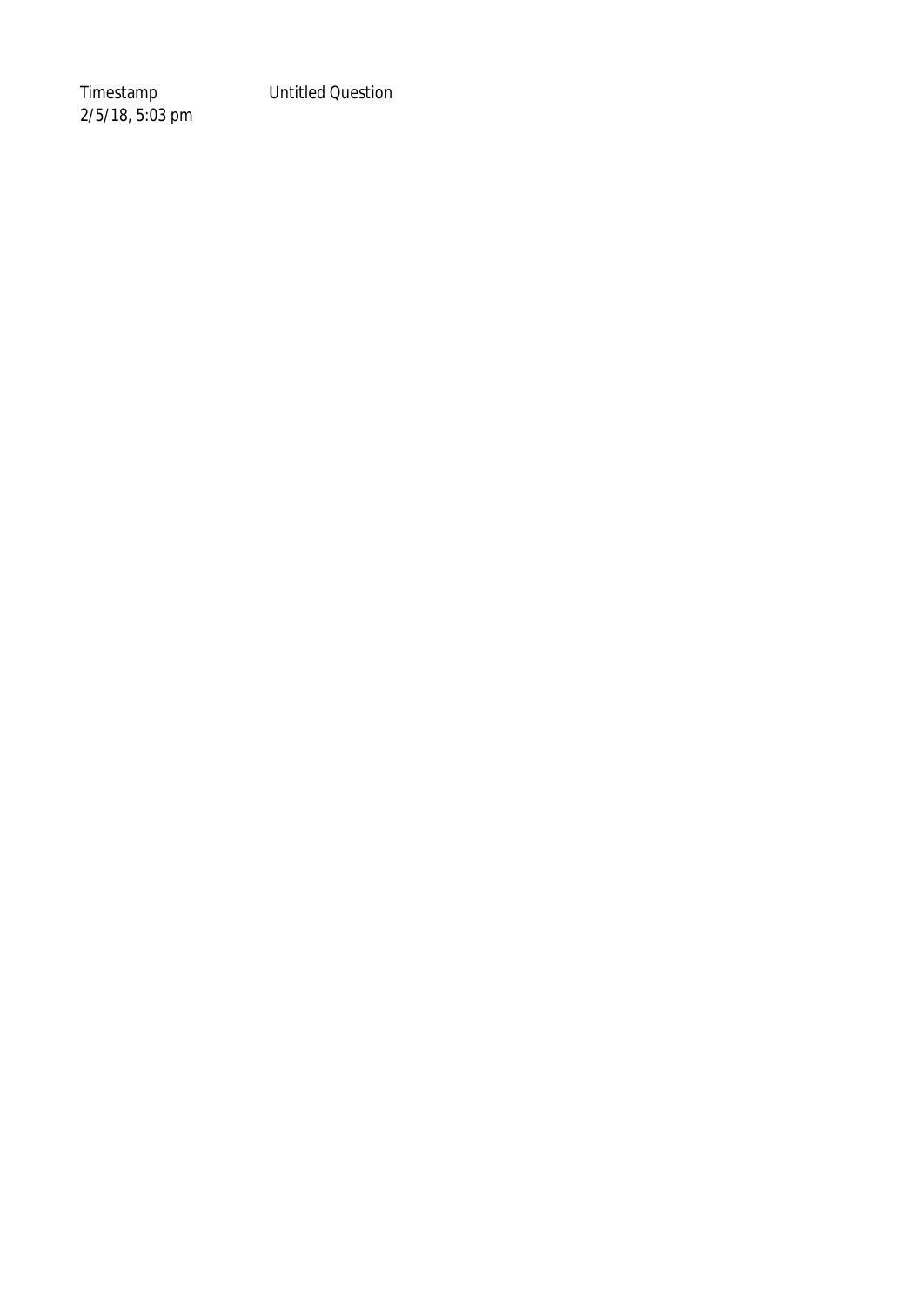# **Capital Plan FY 19-FY 23**

|                        | Approved<br>Funding |      | <b>Funding (including amount)</b> |            |       | Status (include date) | Department |         |  |
|------------------------|---------------------|------|-----------------------------------|------------|-------|-----------------------|------------|---------|--|
| <b>Annual Projects</b> | Yes/No              | Bond | Taxation                          | Enterprise | Other | Started               | Delivered  | Pending |  |

## **FY 19 Projects**

| Replace PU w Plow #32 (Flatbed)     |                |           | \$55,000  |          |      | <b>DPW</b> |
|-------------------------------------|----------------|-----------|-----------|----------|------|------------|
| Replace Loader 910 #24              |                |           | \$210,000 |          |      | <b>DPW</b> |
| Bucket Loader/Sidewalk Plow         |                |           | \$100,000 |          |      | <b>DPW</b> |
| Replace Ovens HS                    |                |           | \$23,000  |          |      | School     |
| Repair Left Side of Road around HS  |                |           | \$40,000  |          |      | School     |
| Recondition/Replace Lockers MS      |                |           | \$60,000  |          |      | School     |
| Replace PU w Plow #22               |                |           |           | \$55,000 |      | <b>DPW</b> |
| CR Repair DPW Garage Roof           |                | \$50,000  |           |          |      | <b>DPW</b> |
| Parking Lot Repave Senior Center    |                | \$65,000  |           |          |      |            |
| Replace Ford Interceptor Cruiser(2) |                |           | \$84,000  |          |      | Police     |
| New Parks Barn                      | No             | \$900,000 |           |          | 2015 | DPW/Parks  |
| Middle School Generator Replacement | N <sub>O</sub> |           |           |          | 2015 | School     |
| Re-pointing Town Hall               | N <sub>O</sub> | \$250,000 |           |          | 2015 | Town Hall  |
| Woodlawn Park Renovation            |                |           | \$25,000  |          |      | <b>DPW</b> |
| Replace Boiler Senior Center        |                | \$35,000  |           |          |      | Town       |

## **FY 20 Projects**

| Replace Sweeper #9                   | \$200,000    |                 | <b>DPW</b>  |
|--------------------------------------|--------------|-----------------|-------------|
|                                      |              |                 |             |
| 2 - 60" Mowers                       | \$30,000     |                 | <b>DPW</b>  |
| <b>Field Groomer</b>                 | \$25,000     |                 | <b>DPW</b>  |
| Grinders WWTP / Main St Pump         |              | \$75,000        | <b>DPW</b>  |
| Walk-in Refrig Replace Senior Center | \$5,000,000  |                 | Town        |
| Town Hall Auditorium Improvements    | \$100,000    |                 | Town        |
| Senior Center Repalcement            | \$10,000,000 |                 | Town        |
| Replace Ford Interceptor Cruiser (2) | \$84,000     |                 | Police      |
| Replace Police Station Roof          | \$42,000     |                 | Town        |
| Interceptor Lining                   |              | \$1,000,000 SRF | <b>DPW</b>  |
| Parks Office/Garage                  | \$975,000    |                 | DPW/Parks   |
| <b>Replace Clay Sewers</b>           | \$50,000     |                 | <b>WWTP</b> |
| COA Van                              | \$70,000     |                 |             |

## **FY 21 Projects**

| Repair Inside of Chimney HS          | \$50,000  | School     |
|--------------------------------------|-----------|------------|
| Install Bleachers Fields MESMS       | \$40,000  | School     |
| Install Stairs to Fields MS          | \$80,000  | School     |
| Nitrogen Reduction Alterations       |           | <b>DPW</b> |
| Van #17                              | \$45,000  | <b>DPW</b> |
| Pickup w/ Crew Cab & Plow #32        | \$55,000  | <b>DPW</b> |
| Replace Ford Interceptor Cruiser (2) | \$84,000  | Police     |
| Replace Bobcat #12                   | \$100,000 | <b>DPW</b> |
| Replace Roll-Off#13                  | \$200,000 | <b>DPW</b> |
| Replace Main St Pump Station roof    | \$125,000 |            |

| FY 22 Projects                       |           |            |
|--------------------------------------|-----------|------------|
|                                      |           |            |
| Replace Ford Interceptor Cruiser (2) | \$84,000  | Police     |
| Replace Plow Truck #1                | \$55,000  | <b>DPW</b> |
| Replace PU/Plow #16                  | \$55,000  | <b>DPW</b> |
| Replace Dump w Plow #4               | \$80,000  | <b>DPW</b> |
| Replace Dump w Plow #33              | \$80,000  | <b>DPW</b> |
| Replace PU/w plow #20                | \$55,000  | <b>DPW</b> |
| Replace Vactor #26                   | \$320,000 | <b>DPW</b> |
| Replace Generator @ Plant            | \$400,000 | <b>DPW</b> |

| <b>FY 23 Projects</b>                  |           |  |
|----------------------------------------|-----------|--|
| Replace Ford Interceptor Cruiser       | \$84,000  |  |
| Replace Main St Pump Station Grinder   | \$75,000  |  |
| Refurbish 966 Loader                   | \$150,000 |  |
| Replace Main St Pump Station Generator | \$350,000 |  |
| Replace Leaf Vac                       | \$25,000  |  |

# **Projects Funded In Progress**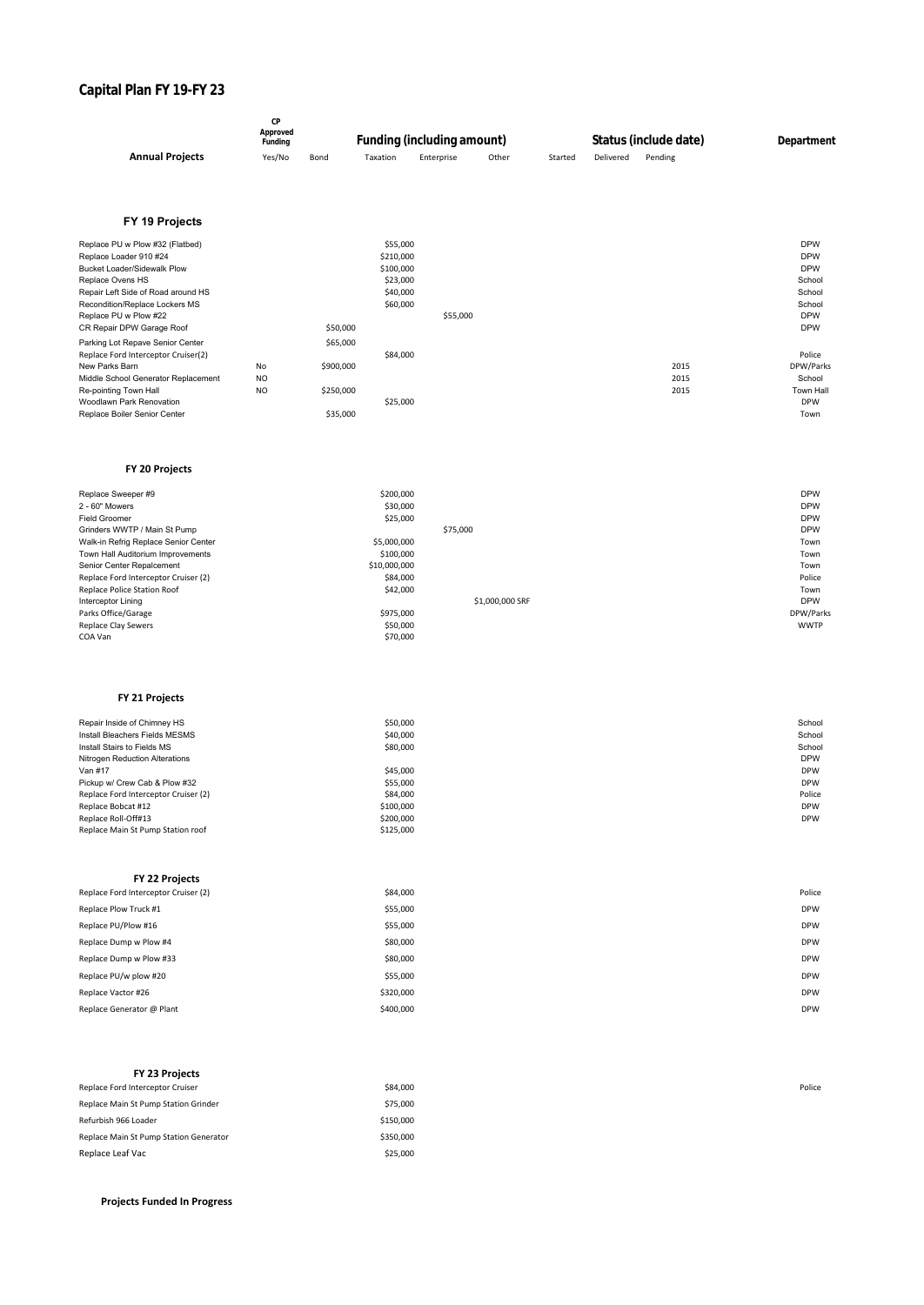|                                    | <b>Funding Type</b> | Started   | In Progress | <b>Expected Completion</b> | <b>Final Cost</b> |           |
|------------------------------------|---------------------|-----------|-------------|----------------------------|-------------------|-----------|
| Secondary Clarifier Gear Boxes (2) | Sewer Rate          | No        |             |                            |                   | WWTP/DPW  |
| Town Hall Telecom Study Phase 2    | Bond                | Yes       | Yes         | 12.1.18                    |                   | Town Hall |
| Paving Town Hall Parking Lot       | Bond                | No        |             | $10 - 1 - 18$              |                   | Town Hall |
| Paving Police Parking Lot          | Bond                | <b>NO</b> |             | $10 - 1 - 18$              |                   | Town Hall |
| Replace Secondary Gear Box         |                     |           |             | 8.1.19                     |                   |           |